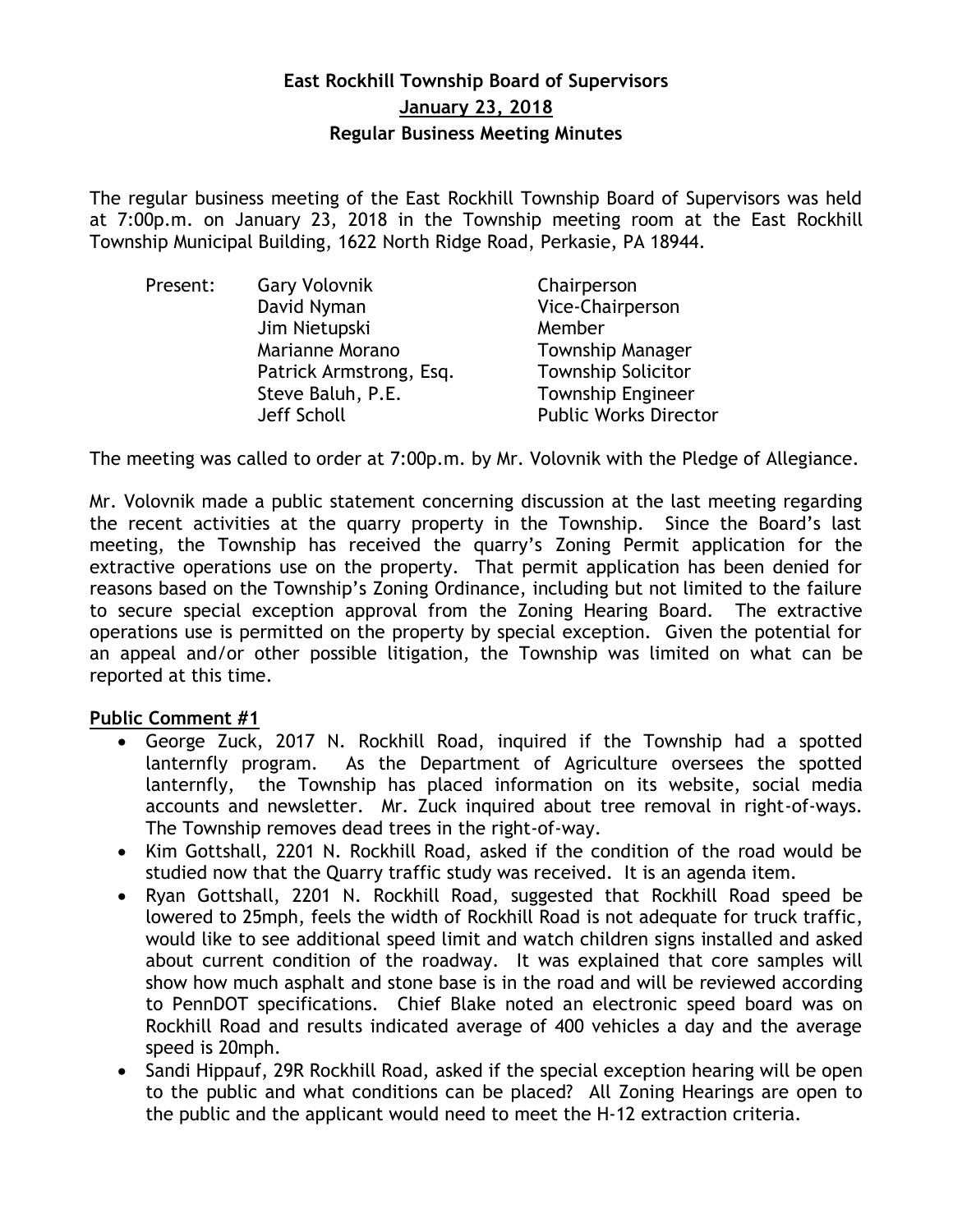#### **Announcements:**

Mr. Volovnik announced Upcoming Meeting. Township Offices will be closed all day February 19, 2018 in observance of President's Day.

An Executive Session will follow the Regular Meeting to discuss ongoing litigation (Pennridge Development Enterprises Conditional Use Appeal) and real estate.

### **Approval of Minutes and Bills Payable:**

### **Approval of Minutes from December 26, 2017 Regular Meeting**

**On motion** by Mr. Nietupski, seconded by Mr. Nyman, to adopt the meeting minutes from the Board of Supervisors' December 26, 2017 Regular Meeting. With no additional discussion, all present voted in favor.

### **Approval of Minutes from January 3, 2018 Reorganization Meeting**

**On motion** by Mr. Nyman, seconded by Mr. Nietupski, to adopt the meeting minutes from the Board of Supervisors' January 3, 2018 Reorganization Meeting. With no additional discussion, all present voted in favor.

### **Payment of 2017 Unpaid Bills dated January 19, 2018 in the amount of \$32,041.46 and 2018 Unpaid Bills dated January 19, 2018 in the amount of \$341,650.56.**

**On motion** by Mr. Nietupski, seconded by Mr. Nyman, to approve payment of 2017 Bills List dated January 19, 2018 in the amount of \$32,041.46. With no additional discussion, all present voted in favor.

**On motion** by Mr. Nyman, seconded by Mr. Nietupski, to approve payment of 2018 Bills List dated January 19, 2018 in the amount of \$341,650.56. With no additional discussion, all present voted in favor.

#### **Planning Commission Report: Anne Fenley**

The Planning Commission reviewed the 2017 annual activity report and the Boice, Richlandtown Road, minor subdivision which is a 6-acre lot where a second building lot is proposed. No action was taken.

**On motion** by Mr. Nyman, seconded by Mr. Nietupski, to approve the Planning Commission Report and the 2017 Annual Planning Commission Report. With no additional discussion, all present voted in favor.

#### **Pennridge Community Center Report: David Nyman**

Mr. Nyman noted the quarterly newsletter would be reverting back to a bi-monthly edition after the  $2^{nd}$  quarter publication.

**On motion** by Mr. Volovnik, seconded by Mr. Nietupski, to approve the Pennridge Community Center Report. With no additional discussion, all present voted in favor.

#### **Pennridge Wastewater Treatment Authority Report:**

**On motion** by Mr. Nietupski, seconded by Mr. Nyman, to acknowledge participation in the Pennridge Wastewater Treatment Authority. With no additional discussion, all present voted in favor.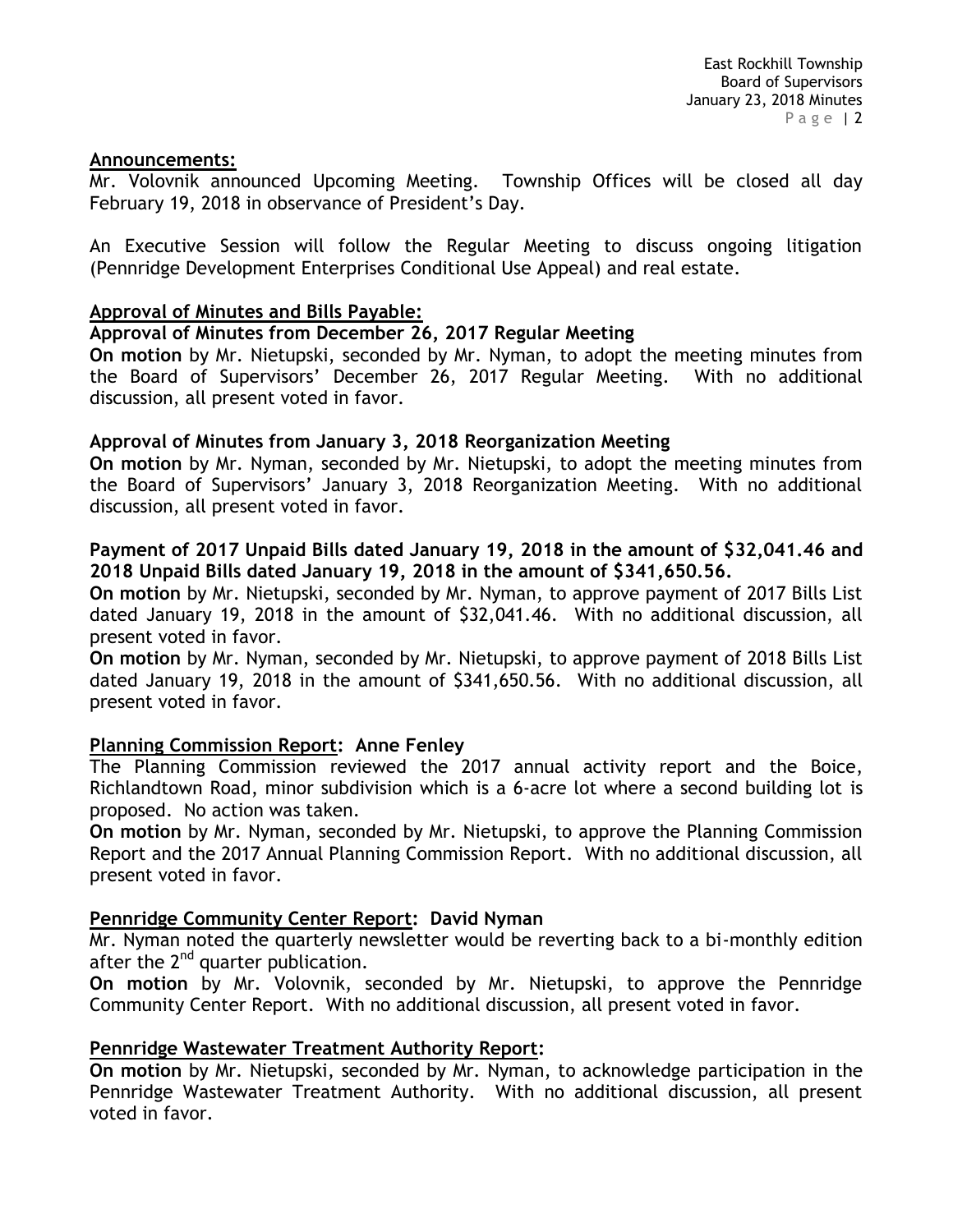# **Pennridge Regional Police Commission Report: Chief Blake**

Chief Blake shared the December 2017 Pennridge Regional Police activity report. Of note in 2017 82 motor carrier inspections took place with 103 safety violations detected and documented. The report is on file.

**On motion** by Mr. Nyman, seconded by Mr. Nietupski, to approve the Police Commission Report. With no additional discussion, all present voted in favor.

## **Township Manager's Report: Marianne Morano**

**Ordinance Requirement Exemption Request by Christopher Woll 2007 West Rock Road:** Correspondence has been received seeking waiver of the installation of a driveway trench box and planting 187 trees due to Mr. Woll removing 25% of trees when only 20% was allowed. Mr. Woll was present.

**On motion** by Mr. Nyman, seconded by Mr. Nietupski, not to grant trench box waiver but to grant tree waiver subject to tree replacement fee-in-lieu of. With no additional discussion, the motion passed 2-1 with Mr. Volovnik voting in opposition.

**Professional Services Iron Bridge Park Proposal:** A Boucher and James proposal has been received for Iron Bridge Park Planning Services to prepare a plan to balance active and passive recreational uses, protection of natural resources and propose appropriate location and planning for recreational uses at the Iron Bridge Park, 400 Branch Road, not to exceed \$20,000.00.

**On motion** by Mr. Nyman, seconded by Mr. Nietupski, to approve the Township Manager executing the Boucher and James Iron Bridge Park proposal not to exceed \$20,000.00. With no additional discussion, all present voted in favor.

#### **Elected Auditor Resignation.**

**On motion** by Mr. Nietupski, seconded by Mr. Nyman, to accept Tracy McGinty resignation as an elected auditor, with regret, noting she was moving out of the Township. With no additional discussion, all present voted in favor.

**Opposition to HB 1620 Wireless Infrastructure Deployment Bil**l: The Board reviewed a draft resolution opposing HB 1620 which would amend the Wireless Broadband Collocation Act to provide a statewide preemption of local zoning for wireless facilities.

**On motion** by Mr. Nietupski, seconded by Mr. Nyman, to adopt Resolution 2018-04 opposing HB 1620 Wireless Infrastructure Deployment Bill. With no additional discussion, all present voted in favor.

**Destruction of Records:** The Board reviewed a draft resolution authorizing the destruction of a specific list of Township records as set forth in the Municipal Records Manual. Mr. Volovnik was in favor of having Township documents digitized.

**On motion** by Mr. Nyman, seconded by Mr. Nietupski, to adopt Resolution 2018-05 approving the destruction of specific Township records as presented. With no additional discussion, all present voted in favor.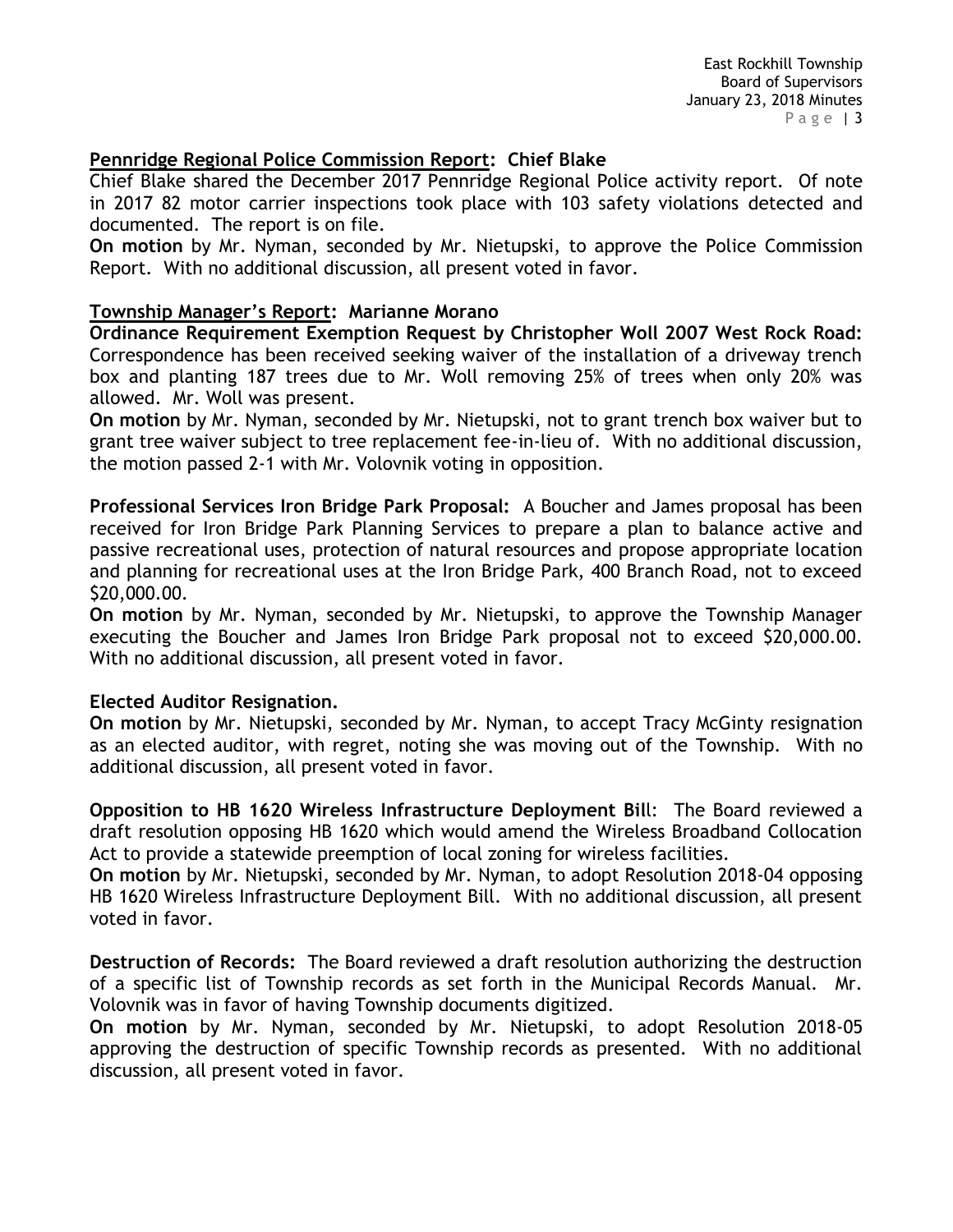East Rockhill Township Board of Supervisors January 23, 2018 Minutes Page | 4

**2017 Manger Overview.** Mrs. Morano cited her 2017 Overview which had been provided to the Board of Supervisors and in the public packets. The report is posted to the Township website. **A snow emergency was declared on January 4, 2018 from 1:00pm to 12:00am (midnight).** 

#### **Annual state aid report MS-965 has been submitted to PennDOT.**

**On motion** by Mr. Nietupski, seconded by Mr. Nyman, to approve the Township Manager Report. With no additional discussion, all present voted in favor.

#### **Public Works Report: Jeff Scholl**

Mr. Scholl updated the Board on Public Works activities for December, 2017.

**On motion** by Mr. Nyman, seconded by Mr. Nietupski, to proceed with the purchase of a Road mower arm attachment for the 2007 boom mower, a John Deere 310 SLHL backhoe with the trade-in of the 1999 Case backhoe, a zero turn mower with the trade-in of the 2008 Hustler Zero Turn mower as budgeted. With no additional discussion, all present voted in favor.

**Rockhill Road Core Samples**: Mr. Scholl recommended core samples be taken on Rockhill Road to document the current condition of the road.

**On motion** by Mr. Nietupski, seconded by Mr. Nyman, to approve equipment rental to collect core samples on North Rockhill Road and the Township Engineer to review the results according to PennDOT specifications. With no additional discussion, all present voted in favor.

**On motion** by Mr. Nyman, seconded by Mr. Nietupski, to approve the Township Public Works Report. With no additional discussion, all present voted in favor.

#### **Engineer Report: Steve Baluh, P.E.**

**Subdivision Plan Review Status.** Review dated December 27, 2017 is in the Board's packets. No action is necessary.

#### **Foreman Farm Planning Module.**

Mr. Baluh noted that this has been deemed to be a Community system.

**On motion** by Mr. Nyman, seconded by Mr. Volovnik, to adopt Resolution 2018-06 Foreman Farm Planning Module and the Township Solicitor preparation of an O & M Agreement. With no additional discussion, all present voted in favor.

**On motion** by Mr. Nyman, seconded by Mr. Nietupski, to approve the Township Engineer report. With no additional discussion, all present voted in favor.

#### **Solicitor Report: Patrick Armstrong, Esq.**

Mr. Armstrong requested an Executive Session to discuss the status of the Pennridge Development Enterprises litigation.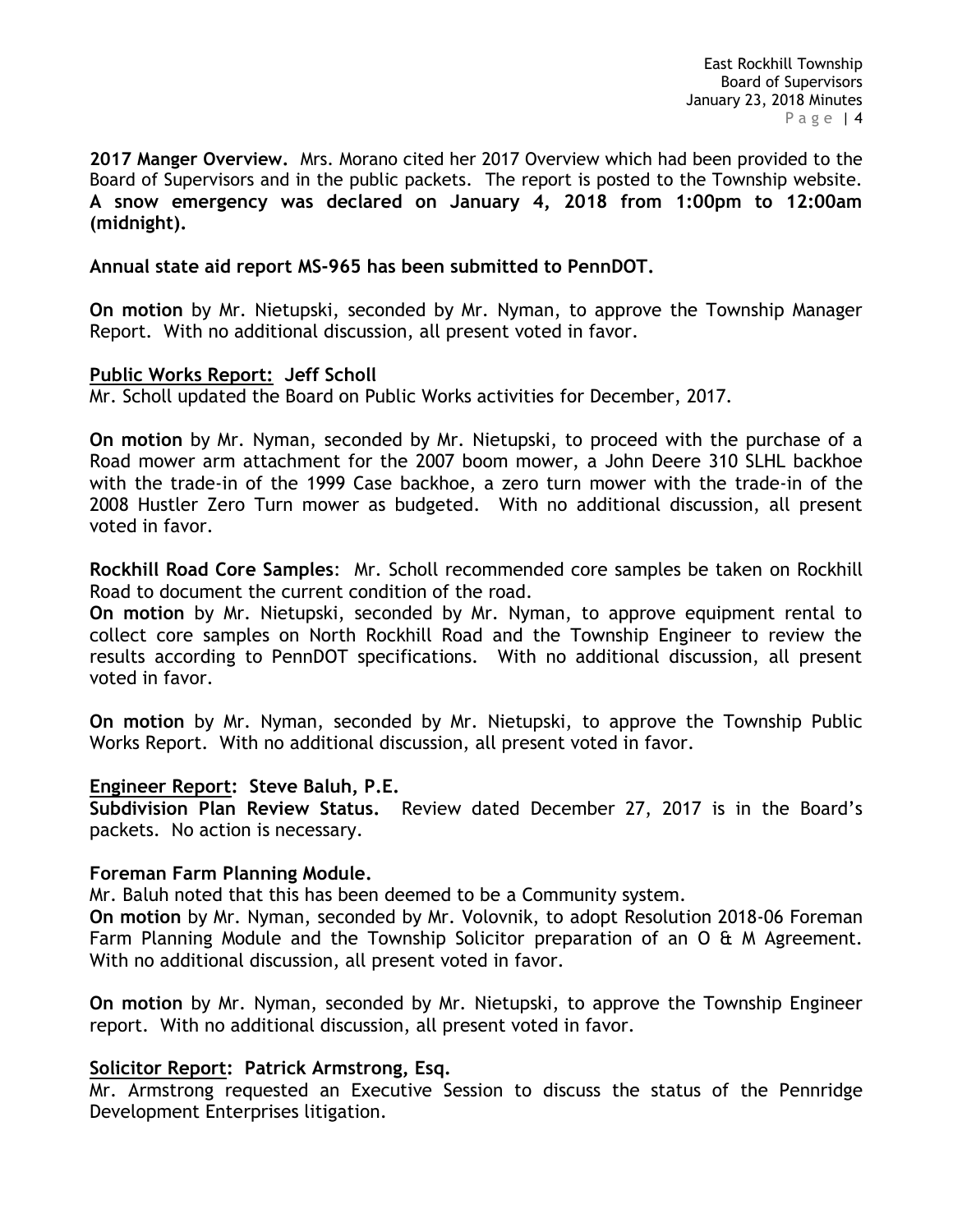**On motion** by Mr. Nietupski, seconded by Mr. Nyman, to approve the Township Solicitor report. With no additional discussion, all present voted in favor.

# **Department and Emergency Services Reports**

**On motion** by Mr. Nyman, seconded by Mr. Nietupski, to acknowledge receipt of the Department and Service Reports. With no additional discussion, all present voted in favor. Copies are on file.

Mr. Volovnik noted the retirement of Judge Baum, thereby closing District Court 07-02-3 in Perkasie and thanked him for a fantastic job.

# **New or Other Business – Supervisors' Items**

 Mr. Nietupski recommended Zoning Hearing party status at the special exception hearing for the Quarry.

# **Public Comment #2:**

- Ryan Gottshall, 2201 N. Rockhill Road, noted there are abandoned vehicles and trespassers at the inactive concrete plant adjacent to the Quarry, that trees have been removed from the Quarry location and he has pictures of before and after. Noise and activity has diminished and residential well results are published to DCNR website.
- Jeannine Gravel, 2198 N. Rockhill Road, spoke to DEP and should a well go dry as a result of quarry operations the well is replaced at no cost to the resident, but a line to the house would not be. Ms. Gravel questioned blasting regulations. Mr. Armstrong stated that the non-coal surface mining act regulates blasting but each quarry site is looked at individually. Ground vibrations and air blasts are monitored with scientific research calculation data.
- Kim Gottshall, 2201 N. Rockhill Road, noted trees removed at Quarry were visible from Willard H. Markey Centennial Park and thereby all residents are impacted.
- Scott Seidel, 1914 N. Rockhill Road, asked what activities can take place. DEP has placed blasting on hold as they wait for additional documentation.
- Ryan Gottshall, 2201 N. Rockhill Road, stated he has received asbestos results, and recommended truck inspections when site becomes active.
- Ann Furhmeister, 2022 N. Rockhill Road, received a certified letter from Main Blasting offering an inspection of her home prior to blasting. She has not received a return phone call from Main Blasting.
- It was noted Ryan Gottshall and Ann Furhmeister have spoken to Gary Latsha at DEP.
- George Zuck, 2017 N. Rockhill Road, also received a letter from Main Blasting and they were out the same day and performed an inspection to which he already received the results. Mr. Zuck stated that he moved there knowing there was a quarry and that it could reactivate. He is not in favor of a 25mph speed limit.
- Kim Gottshall, 2201 N. Rockhill Road, asked if the Board met with DEP. The Board cannot meet collectively as that would be a Sunshine Law violation. Staff has met with DEP.